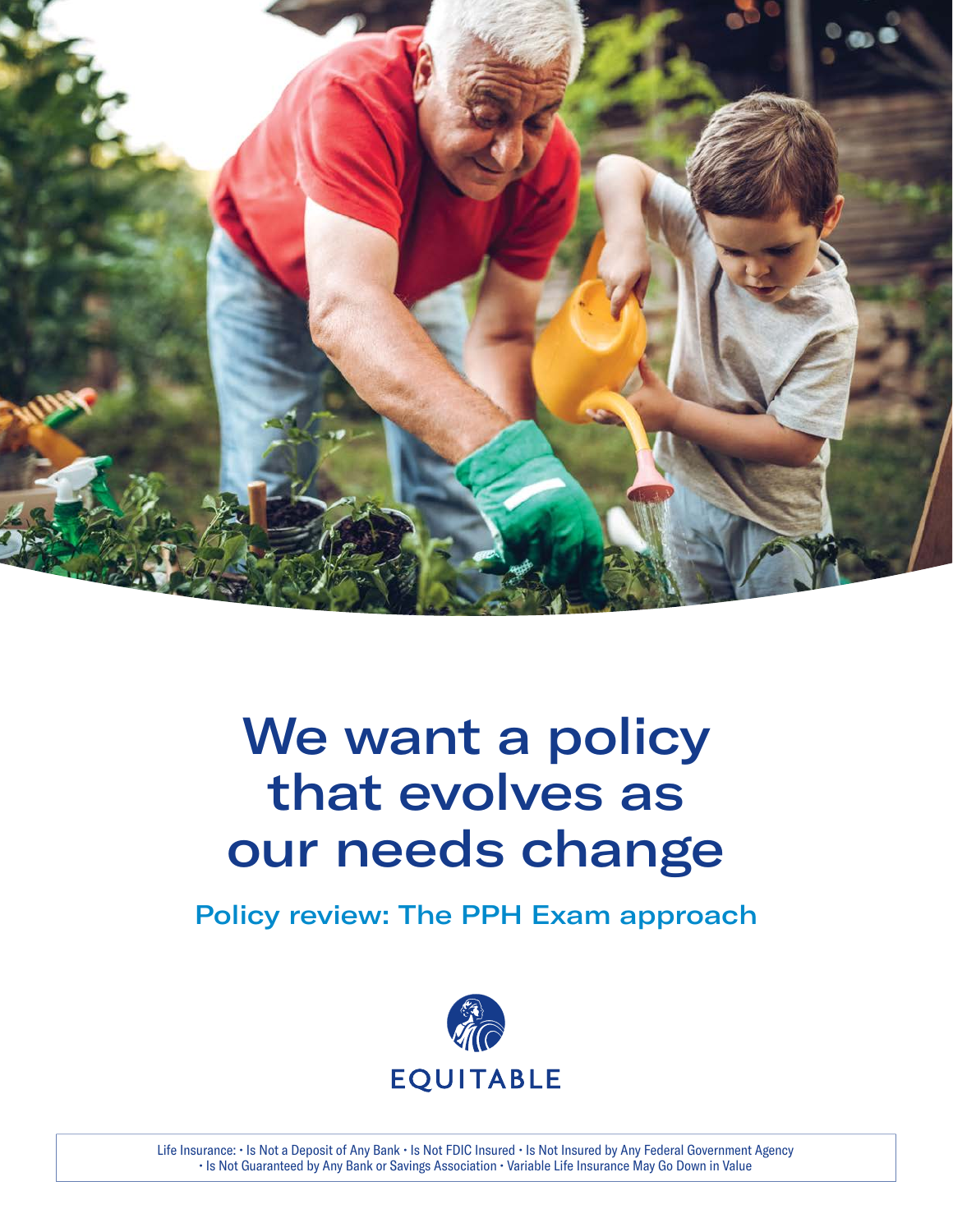### **Change happens, be prepared**

Be confident both you and your life insurance policy are prepared as your Purpose, Product and Health evolve.

The PPH Exam (Purpose, Product, Health Exam) is a comprehensive three-prong approach that assesses key elements of a life insurance policy, including purpose, product and health. Each prong may overlap with the others throughout the review process, but the purpose of the coverage remains a primary factor in pre- or post-life insurance assessments. It provides guidance in assessing your life insurance as it relates to your current needs and determines if they are adequately addressed.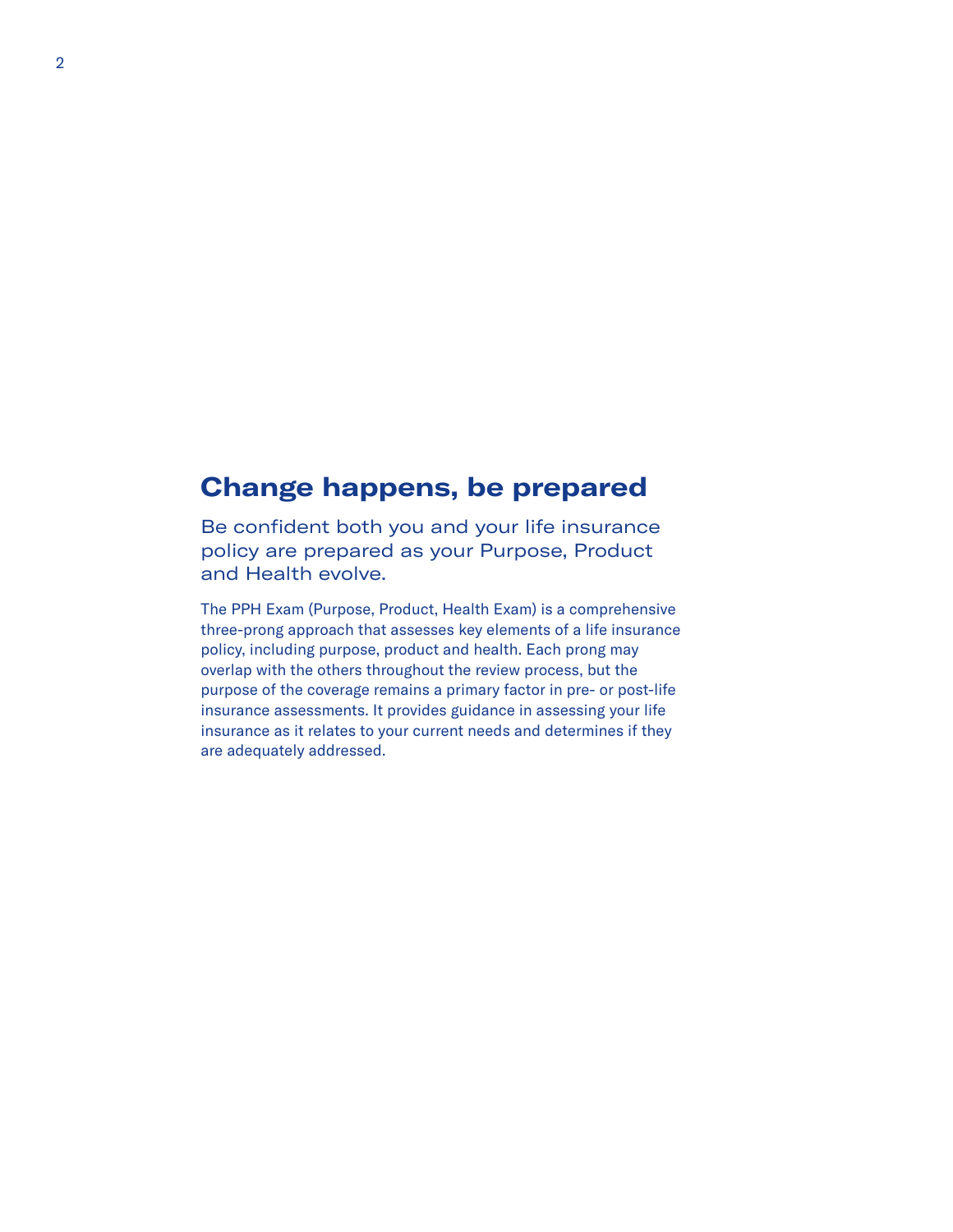## **The issue**

Your life insurance policy is a dynamic and valuable asset. For individuals, it provides a means to pay off debts, replace lost income for family, pay for education, supplement retirement income or create a legacy plan. Businesses use life insurance to protect themselves from financial loss due to a partner's untimely death, retain or replace key employees, and have emergency access to cash.

But the story just begins with your initial purchase of life insurance. At that time, you had a specific need for the coverage and identified the right product in the market to meet that need. As time passes, change happens. Life insurance, like all financial assets, should be monitored periodically and adjusted to fit evolving needs.<sup>1</sup>

#### **The PPH Exam**

The PPH Exam is a simple and effective approach used to determine whether your life insurance should be adjusted, based on a review of the initial purpose for the coverage, product features and performance, and personal or insurance carrier health changes. Upon completion of the exam, your results will detail risks and opportunities, including whether:

- Current coverage matches current needs
- Existing policy(ies) are at risk of lapsing
- Health improvements can lower your premium payments
- New products and riders better meet current needs
- Original policy design assumptions greatly varied from the actual
- Owner/beneficiary designations need updating

#### **The key benefits**

- Identify missed opportunities and protect against potential risks
- Increase efficiency and effectiveness of your estate plan
- Optimize performance of existing life insurance products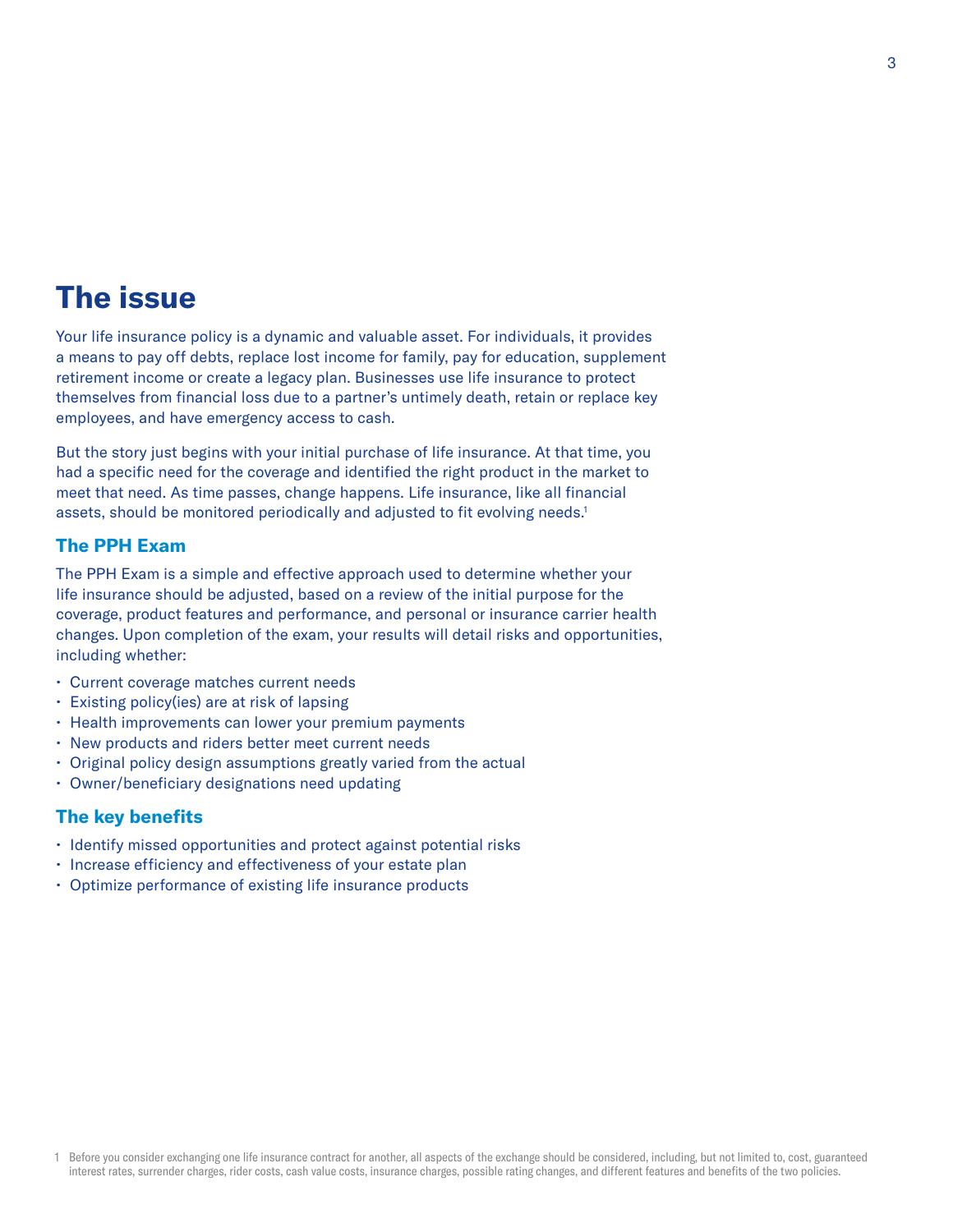## **The PPH Exam: An innovative approach to policy review**

Understand the dynamics and value



#### **Purpose**

As life changes, so do needs for life insurance that will impact the ownership and beneficiary arrangements, the amount of coverage, the type of product and the ability to fund.

#### **Product**

Insurance carriers develop new products, features and options that may be desirable in your planning. In addition, you may find that the performance of an existing policy can be improved by adjusting funding levels.

#### **Health**

There are two aspects to health changes. First, the insured's health can improve, decline or be unchanged, each driving a different action. Second, insurance carrier risk assessments of certain medical conditions may change and impact the insured's risk classification.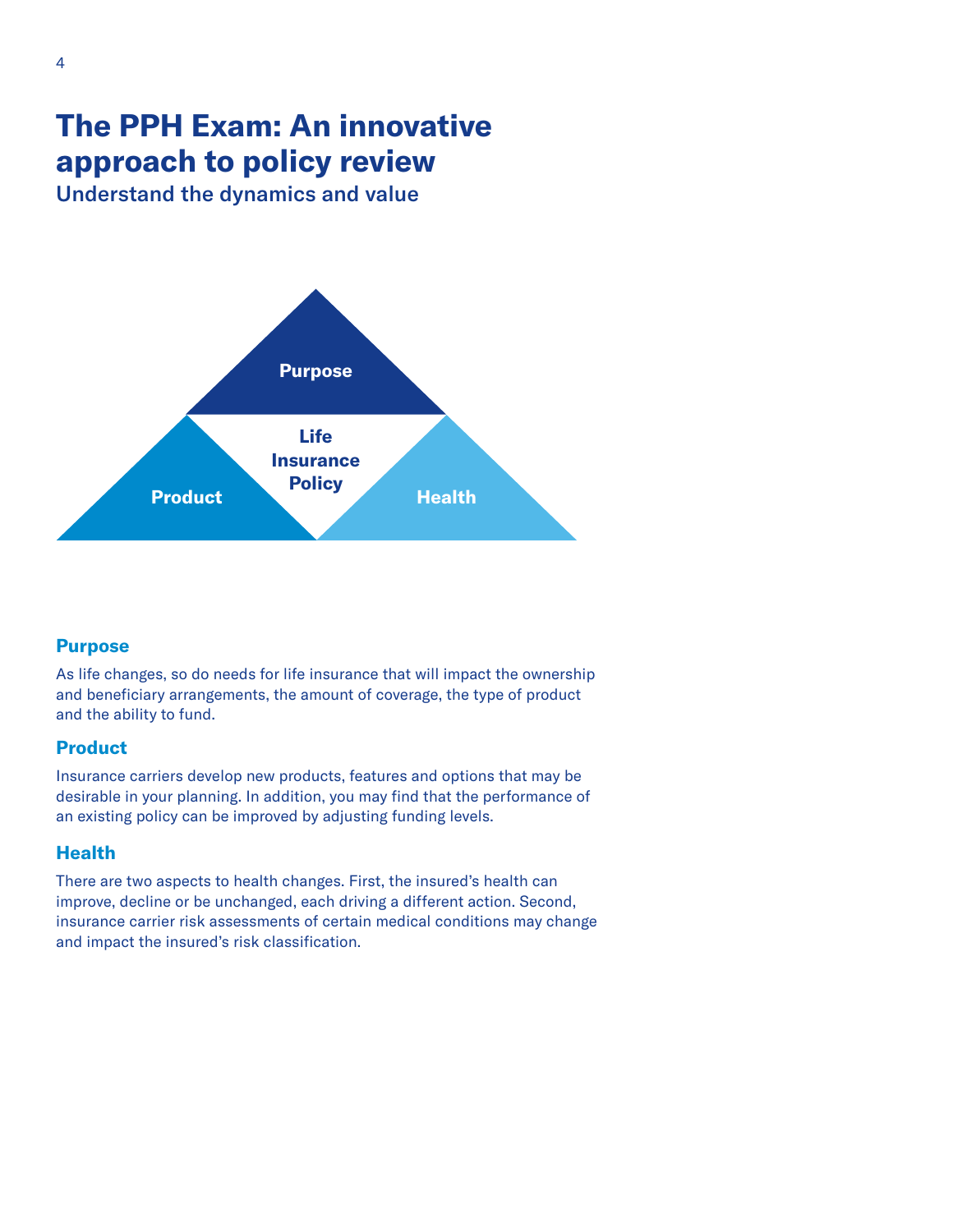#### **Purpose. Any changes?**

As priorities shift, time horizons move and personal financial situations change. Reviewing the purpose of a life insurance policy may uncover opportunities.

| Change                                                                                                      | Impact                                                                                                                                                                                                                                                                                                                           |
|-------------------------------------------------------------------------------------------------------------|----------------------------------------------------------------------------------------------------------------------------------------------------------------------------------------------------------------------------------------------------------------------------------------------------------------------------------|
| Net worth (actual inheritance,<br>business value, unexpected<br>healthcare expenses,<br>accumulated wealth) | Increase may create need for<br>additional coverage. Decrease<br>may impact need and ability to<br>fund, requiring more flexibility<br>with premium payments.                                                                                                                                                                    |
| Income (better job, retirement,<br>investments performing better<br>or worse than expected)                 | Increase may create need for<br>additional coverage for income<br>protection. Decrease may reduce<br>funding of existing coverage.                                                                                                                                                                                               |
| <b>Taxes</b>                                                                                                | Estate tax increase may create<br>the need for additional coverage.<br>Gift tax exemption increase may<br>provide efficient means to fund<br>coverage. Income tax increase may<br>create desire to overfund a policy<br>for cash accumulation. Decrease<br>in taxes may provide additional<br>funds for life insurance premiums. |
| Inheritance                                                                                                 | Increases taxable estate and,<br>therefore, may increase the<br>need for coverage.                                                                                                                                                                                                                                               |
| Marital status (remarriage,<br>divorce, separation)                                                         | Owner/beneficiary may need<br>to change.                                                                                                                                                                                                                                                                                         |
| <b>Purchase of house</b>                                                                                    | New or increased coverage.                                                                                                                                                                                                                                                                                                       |
| Career (increased income, retirement<br>need for supplemental income,<br>qualified plan income)             | Possible increase in coverage,<br>new cash accumulation product<br>and riders, funding adjustments.                                                                                                                                                                                                                              |
| Family support (new child, parent,<br>grandchild, special needs)                                            | New income/survivor needs;<br>owner/beneficiary may need<br>to change.                                                                                                                                                                                                                                                           |
| Education (children,<br>grandchildren college)                                                              | New or increased coverage;<br>owner/beneficiary may need<br>to change.                                                                                                                                                                                                                                                           |



#### **Case Study: Adam and Sarah**

**Profile:** From young couple to young family

**Then:** Newlyweds Adam and Sarah purchased \$300,000 of term insurance for mortgage protection.

**Now:** The couple is a young family with two children. Sarah is no longer employed, so income is reduced. Adam's employer group term coverage dropped from \$200,000 to \$50,000.

**PPH Exam Result:** Increased term insurance by \$200,000 and purchased \$500,000 permanent insurance for family support and to pay for education.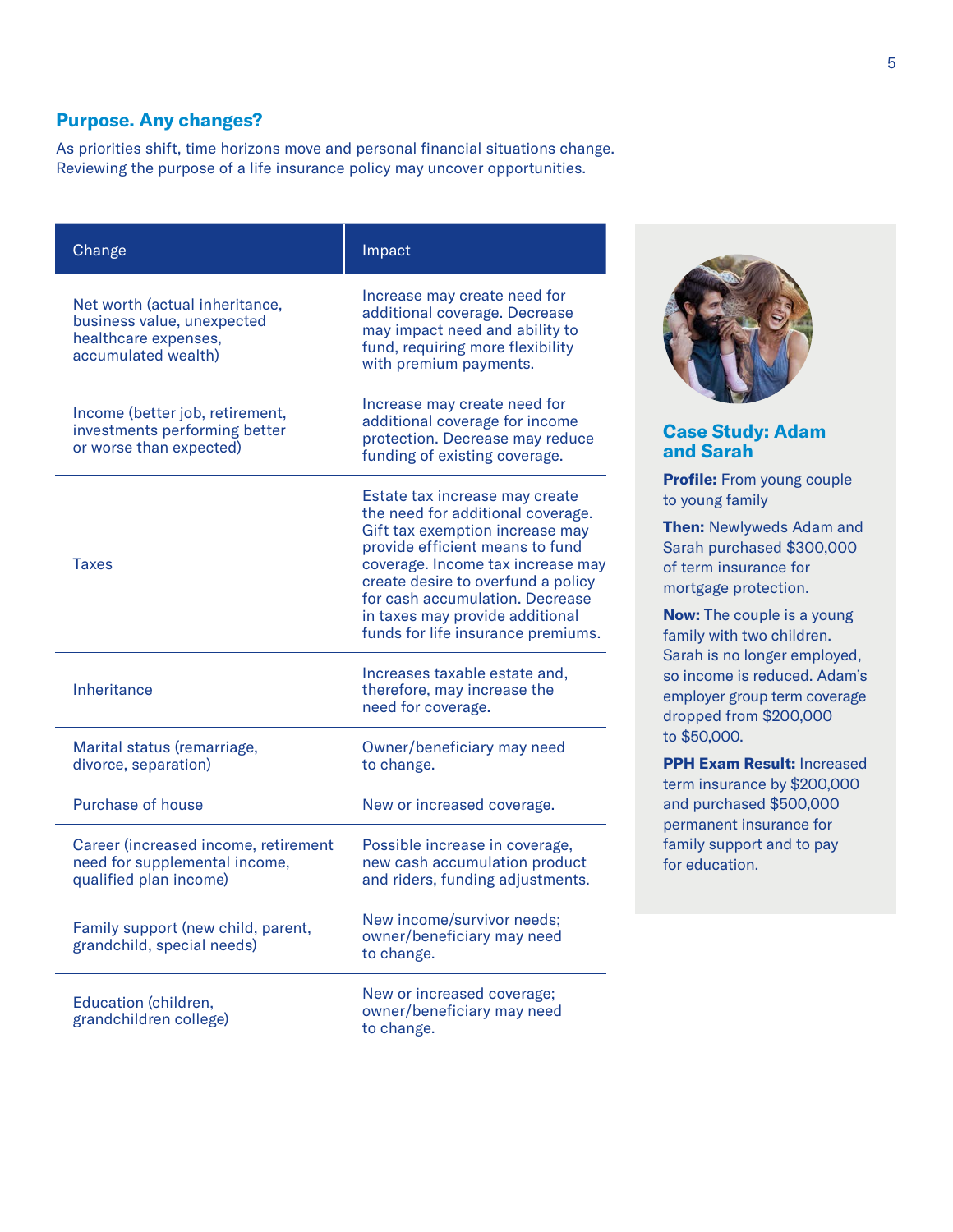#### **Product. Any changes?**

There are certain reasons a life insurance policy may not perform as originally illustrated. It is important to monitor your policy regularly to optimize performance and avoid lapse.

| Change                                                                                     | Impact                                                                                                                                                               |
|--------------------------------------------------------------------------------------------|----------------------------------------------------------------------------------------------------------------------------------------------------------------------|
| Interest crediting rates lower or<br>higher than anticipated (universal<br>life insurance) | Lower crediting rates for an<br>extended time may reduce the life<br>of the policy. Higher crediting<br>rates may improve performance.                               |
| Large policy loans or withdrawals                                                          | Risk of lapse because withdrawals<br>and loans may negatively affect<br>policy performance.                                                                          |
| Increasing premium expense<br>(term insurance)                                             | Occurs as the insured gets older.<br>Where a permanent need is<br>expected, consider converting<br>expensive term policies.                                          |
| Over- or underfunding                                                                      | While premiums may be skipped<br>with certain policies, a decrease<br>in premium payments or lengthy<br>premium skip may lead to poor<br>performance and risk lapse. |
| <b>Carrier ratings</b>                                                                     | If there is a significant drop in<br>ratings, verify the carrier still<br>meets your profile.                                                                        |
| Cost of insurance charges (COIs)                                                           | COIs may increase or decrease<br>over the life of a contract and<br>their change may extend or<br>reduce a policy's duration.                                        |
| Lower-than-expected dividend rate<br>(whole life)                                          | Premiums may need to be<br>paid for more years than<br>originally planned.                                                                                           |
| New products, riders and options                                                           | Potential for reduced cost,<br>more options.                                                                                                                         |



**Case Study: Maya Profile:** Middle-aged individual

**Then:** Maya, age 50, purchased a 20-year term policy on her life to benefit and protect her parents if she were to die, since they relied on her for living expenses.

**Now:** Maya's parents passed away. She is married, has two stepchildren and a specialneeds grandchild. Maya wants her grandchild to have funds for her special needs.

**PPH Exam Result:** The product need has changed. Term insurance is converted to a permanent policy. Beneficiary designations are updated to benefit the stepchildren and grandchild.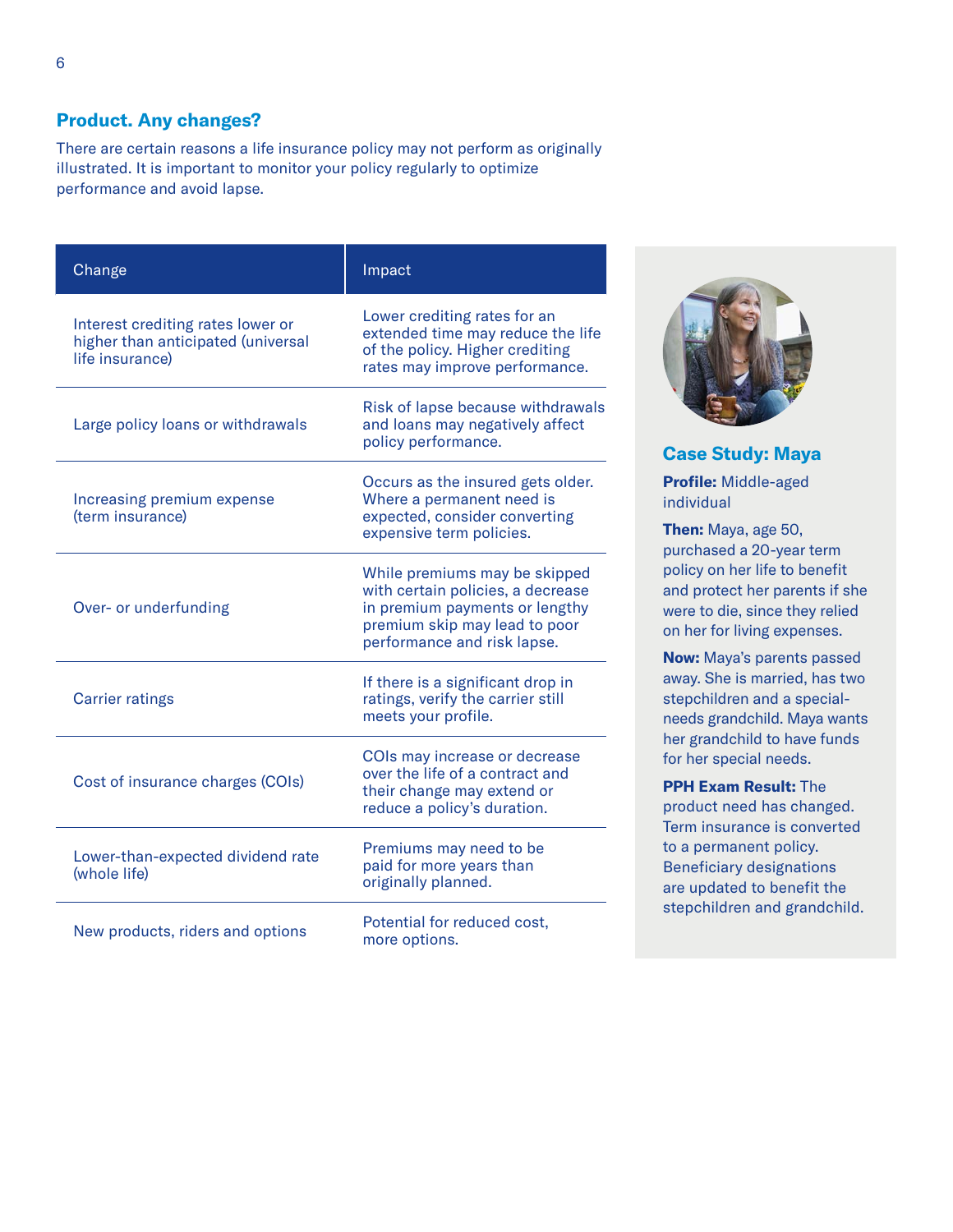#### **Health. Any changes?**

Reviewing your health to determine if it has improved or declined and identifying whether insurance carriers have updated risk assessments of certain medical conditions is often overlooked, but can yield valuable information.

| Change                         | <b>Impact</b>                                                                                                                                                                                                                                                       |
|--------------------------------|---------------------------------------------------------------------------------------------------------------------------------------------------------------------------------------------------------------------------------------------------------------------|
| Adverse health                 | Where the health of the insured<br>got worse since issue of the<br>initial policy, the policyowner<br>should properly fund and retain<br>the current coverage. For certain<br>term policies, policyowners<br>should review any applicable<br>conversion privileges. |
| Improved health history        | Improvements in personal health,<br>including becoming a non-smoker<br>for a minimum specified period<br>of time, sometimes including<br>appropriate medication, may result<br>in qualification for a reduced rate. <sup>2</sup>                                    |
| Insurance carrier underwriting | Insurance carrier philosophies<br>change due to updates in clinical<br>medicine and/or changes in<br>underwriting guidelines. Many<br>times these changes may result in<br>qualification for a reduced rate.                                                        |



**Case Study: Bobby Profile:** Reformed

healthy male

**Then:** Bobby was age 35 and married with two children. He weighed 320 lbs. and ad high blood pressure. He purchased a \$500,000 universal life policy. Because of the risk factors, Bobby paid a higher annual premium of \$4,300.

**Now:** Bobby is still married with two children, but has changed his unhealthy ways. He lost 95 lbs. and no longer has high blood pressure. He hopes his improved health translates to a better risk rating.

**PPH Exam Result:** Bobby's health status has improved and he is now a Standard Plus risk. He is able to acquire a new policy with a reduced premium of \$3,500. Bobby will now save \$800 annually on a new policy.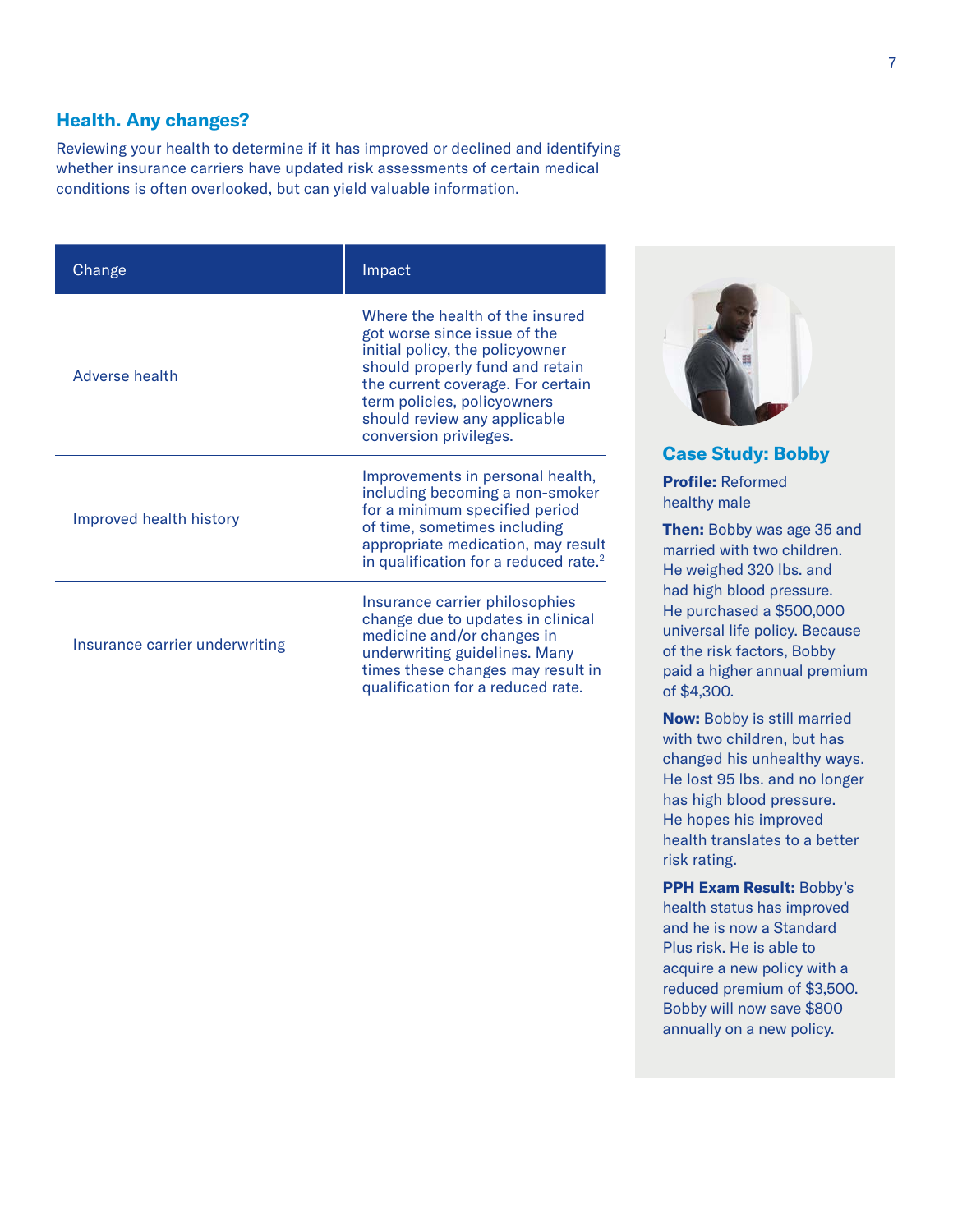## **Know when to order the PPH Exam**

#### **Triggers**

- $O$  3–5 years or sooner if the planning situation changes
- Trust-owned policy without review for several years
- O Original need for insurance has changed or evolved
- Health status has changed
- $\bigcirc$  Term policy premium payments increased with age, are now expensive, and/or need for insurance has become permanent
- Significant drop in life insurance carrier ratings
- Policy performance varies widely from the original illustration, possibly due to large outstanding loans or withdrawals, or a change in the funding pattern
- O Asset allocation and planning strategy has changed
- Need for life insurance has increased or decreased

#### **Start the PPH Exam today.**

**Step 1:** Your financial professional will need to gather information from you in order to conduct the PPH Exam. This will help your financial professional create a comprehensive profile to better understand your situation.

○ Fact finder about your current situation

**Step 2:** Your existing policy(ies) will need to be reviewed to determine if it continues to meet your needs.

○ Authorization form providing your financial professional with access to existing policy information (one form per carrier)

**Step 3:** Identify opportunities and risks through product performance analysis on existing coverage.

○ Equitable's PPH Exam Analysis Tool

**Step 4:** Assessment of health information. Compare your current medical condition with what it was at the time you purchased the existing coverage.

There are a number of factors that may change from the time a life insurance policy is issued. Reviewing the purpose, product and health aspects that determine the success of your life insurance policy in meeting your needs is critical.

Order a PPH Exam today to effectively monitor how your life insurance policy fits into your plan.